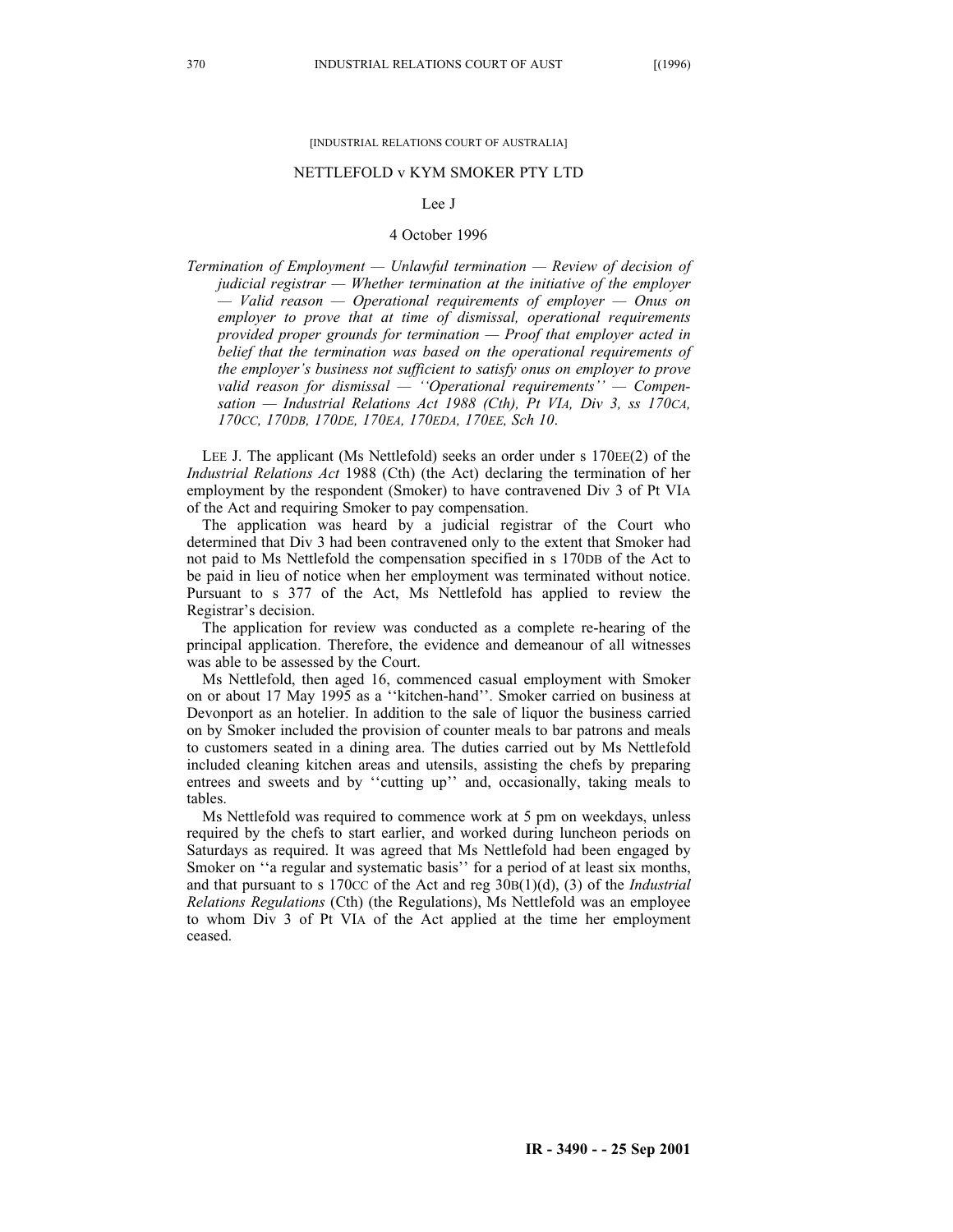On 24 November 1995 Ms Nettlefold was called to the office of Mr Smoker, a director of the respondent, and told by him that there were ''not sufficient hours for her job'' and that her position had become ''redundant''. I accept that Ms Nettlefold understood, and confirmed with Mr Smoker, that she had been "sacked". Mr Smoker said to Ms Nettlefold that "if things changed" in the future and work became available she would be asked to come in again. Subsequently, Ms Nettlefold asked Smoker to provide a reference and to complete a Severance of Employment form issued by the Department of Social Security. Smoker did so.

It was submitted by Smoker that the facts recited above did not describe a termination of employment at the initiative of Smoker to which Div 3 of Pt VIA of the Act applied. Smoker contended that the manner in which Ms Nettlefold's employment was ended was a termination of employment by mutual accord.

I do not accept that submission. As at 24 November 1995 Ms Nettlefold was willing, and anticipated being required by Smoker to continue to be so, to render services to Smoker as a kitchen-hand. Smoker had determined that it no longer required Ms Nettlefold to provide such services. By informing her of that decision Smoker terminated the employment relationship.

It was not in issue that if Smoker had terminated Ms Nettlefold's services such a termination had not been effected with the notice required by s 170DB of the Act. It was agreed that the amount payable in lieu of the required notice would have been a sum of \$250. Being satisfied that Smoker terminated Ms Nettlefold's employment it follows that Smoker did not comply with s 170DB of the Act.

The main issue of the case was whether the termination of Ms Nettlefold's employment contravened s 170DE of the Act. Ms Nettlefold made application to the Court for a remedy under s 170EA of the Act in December 1995. Therefore, the terms of s 170DE relevant to the determination of this application are those that applied before the section was amended with effect from 15 January 1996. (See: Item 14(1), Sch 2, *Industrial Relations and Other Legislation Amendment Act* 1995 (Cth).)

At the relevant time s 170DE read as follows:

"(1) An employer must not terminate an employee's employment unless there is a valid reason, or valid reasons, connected with the employee's capacity or conduct or based on the operational requirements of the undertaking, establishment or service.

(2) A reason is not valid if, having regard to the employee's capacity and conduct and those operational requirements, the termination is harsh, unjust or unreasonable. This subsection does not limit the cases where a reason may be taken not to be valid.''

Subsequent to the hearing of this matter the High Court determined in *Victoria v Commonwealth* (1996) 70 ALJR 680; 66 IR 392 that s 170DE(2) is invalid. This application must be determined according to the law so declared. Counsel for the parties were invited to lodge further submissions and did so.

Neither counsel made any submissions on the question whether the phrase ''valid reason'' used in s 170DE(1) of the Act imposed a requirement that in all the circumstances a termination of employment at the initiative of an employer not be unjust or unfair. The terms of the Act suggest that such a construction is arguable. Section 170CA of the Act states that the object of Div 3 of Pt VIA is to give further effect to the Termination of Employment Convention (the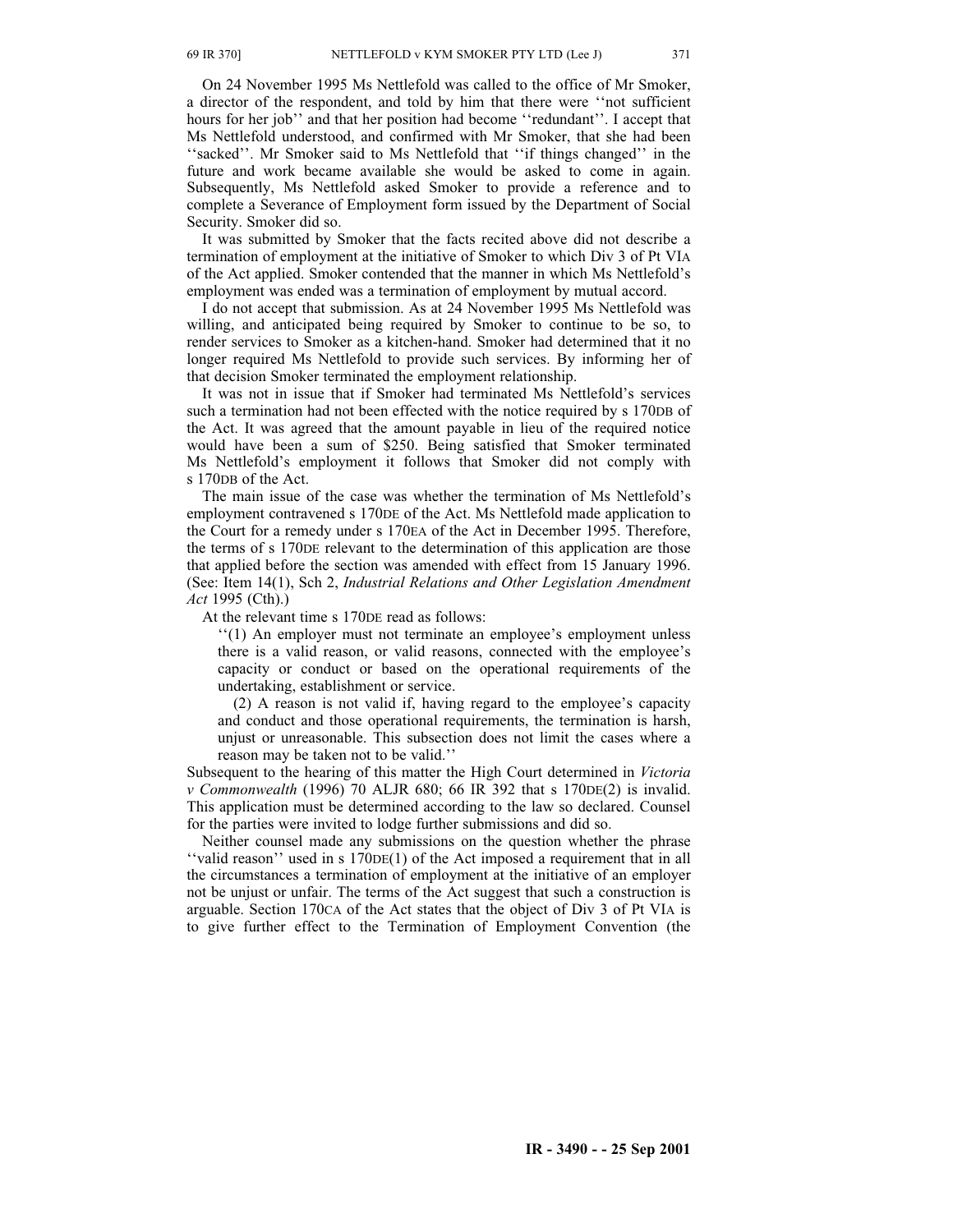Convention) the text of which is set out in Sch 10 of the Act. Article 8 of the Convention requires a contracting party to the Convention to ensure that a worker who has been dismissed is entitled to challenge that dismissal in an appropriate tribunal if the worker considers that his or her ''employment has been unjustifiably terminated'' and pursuant to Art 9 of the Convention that tribunal is to be empowered ''to examine the reasons given for the termination and the other circumstances relating to the case and to render a decision on whether the termination was justified''.

The following remarks of Northrop J in *Selvachandran v Peteron Plastics Pty Ltd* (1996) 62 IR 371 at 373 on the meaning of the expression ''valid reason'' are pertinent:

''Section 170DE(1) refers to a 'valid reason, or valid reasons', but the Act does not give a meaning to those phrases or the adjective 'valid'. A reference to dictionaries shows that the word 'valid' has a number of different meanings depending on the context in which it is used. In the *Shorter Oxford Dictionary*, the relevant meaning given is: '2. Of an argument, assertion, objection, etc; well founded and applicable, sound, defensible: Effective, having some force, pertinency, or value.' In the *Macquarie Dictionary* the relevant meaning is 'sound, just or well founded; a valid reason'.

In its context in s 170DE(1), the adjective 'valid' should be given the meaning of sound, defensible or well founded. A reason which is capricious, fanciful, spiteful or prejudiced could never be a valid reason for the purposes of s 170DE(1). At the same time the reason must be valid in the context of the employee's capacity or conduct or based upon the operational requirements of the employer's business. Further, in considering whether a reason is valid, it must be remembered that the requirement applies in the practical sphere of the relationship between an employer and an employee where each has rights and privileges and duties and obligations conferred and imposed on them. The provisions must 'be applied in a practical, commonsense way to ensure that' the employer and employee are each treated fairly, see what was said by Wilcox CJ in *Gibson v Bosmac Pty Ltd* (1995) 60 IR 1, when considering the construction and application of s 170DC.''

As Lord Denning stated in *WoodsvWMCar Services (Peterborough) Ltd* [1982] ICR 693 it is an implied term of an employment contract that an employer be ''good and considerate'' to its employees.

By giving effect to the Convention the Act seeks to establish a balance between the right of an employer to duly manage an enterprise in which labour is employed and the right of an employee, and of the community, not to have the asset represented by the capacity of employees who provide such labour, whether skilled or unskilled, depreciated by incompetent or capricious management of labour by an employer.

It was not in issue that in performing her employment Ms Nettlefold did so conscientiously and satisfactorily. The reason for termination of her employment was not a reason connected with her capacity or conduct as an employee. Smoker contended that the reason for termination was based on the operational requirements of its undertaking. Pursuant to s 170EDA of the Act Smoker was required to prove that contention and to justify the termination of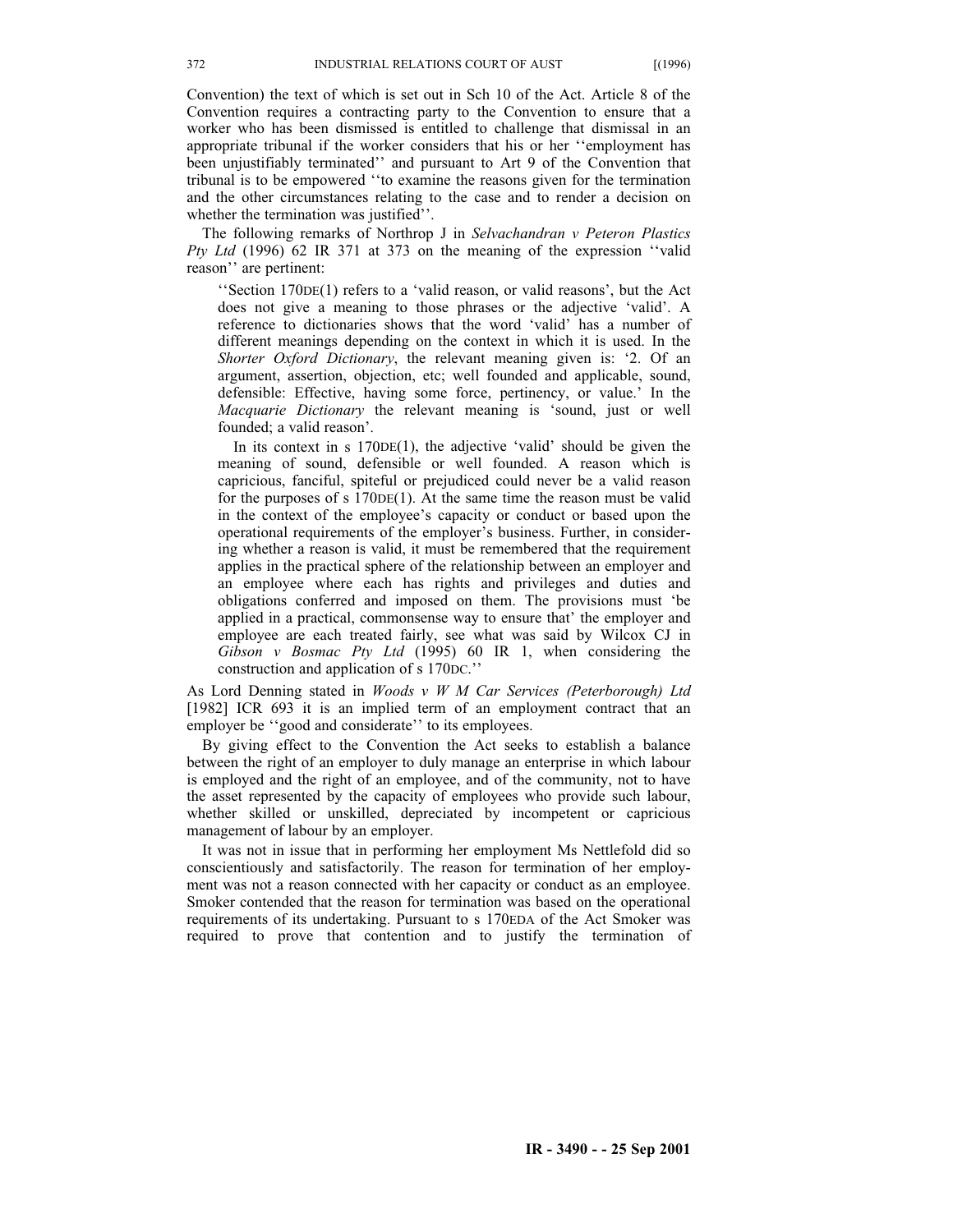Ms Nettlefold's employment. (See: *Kenefick v Australian Submarine Corporation Pty Ltd (No 2)* (1996) 65 IR 366 at 372-373.)

The ''undertaking'' conducted by Smoker at Devonport was the business of hotel proprietor on premises licensed for that purpose under the *Liquor and Accommodation Act* 1990 (Tas). The business was not large. Although described as a hotel business no evidence was given that any part of the business was directed to the provision of accommodation. The main elements of the business were the sale of liquor for consumption on the premises, the sale of packaged liquor from a drive-through facility, and the sale of meals. The business employed 17 staff of whom only three were permanent. The remainder were casual employees.

As set out above under s 170DE(1) of the Act ''[an] employer must not terminate an employee's employment unless there is a valid reason, or valid reasons, . . . based on the operational requirements of the undertaking . . .''. An employer must prove that at the time of dismissal of an employee the operational requirements of the undertaking provided proper grounds for termination of the employee's employment. Proof that the employer acted in the belief that termination of an employee's services was based on the operational requirements of the employer's business would not satisfy the onus that the employer prove that there is a valid reason for the termination.

The Act does not define the term ''operational requirements''. Obviously it is a broad term that permits consideration of many matters including past and present performance of the undertaking, the state of the market in which it operates, steps that may be taken to improve the efficiency of the undertaking by installing new processes, equipment or skills, or by arranging for labour to be used more productively, and the application of good management to the undertaking. In general terms it may be said that a termination of employment will be shown to be based on the operational requirements of an undertaking if the action of the employer is necessary to advance the undertaking and is consistent with management of the undertaking that meets the employer's obligations to employees.

The business conducted by Smoker relied in substantial measure upon the labour provided by casual employees. Such reliance suggested that flexibility in the engagement of labour was necessary for successful management of the business.

No evidence was presented by Smoker of the financial circumstances of its business or of the capacity of the business to employ labour. No evidence was given of any change in the manner of conduct of the business nor of how the application of good management required Ms Nettlefold's employment to be terminated.

The evidence upon which Smoker relied was to the effect that in October and November 1995 the two chefs who had been employed by Smoker to that date had resigned and were replaced by chefs who were willing to do more of the basic work of food preparation and, unlike their predecessors, did not require the same degree of assistance from a kitchen-hand in that regard. Smoker relied on that change in practice to assert that the ''hours were not there'' and that Ms Nettlefold's casual employment as a kitchen-hand could not be continued.

Examination of the evidence does not support that assertion. Mr Smoker said that the engagement of a replacement for the head chef was arranged about two weeks before the new chef commenced duty on 14 November 1995. He also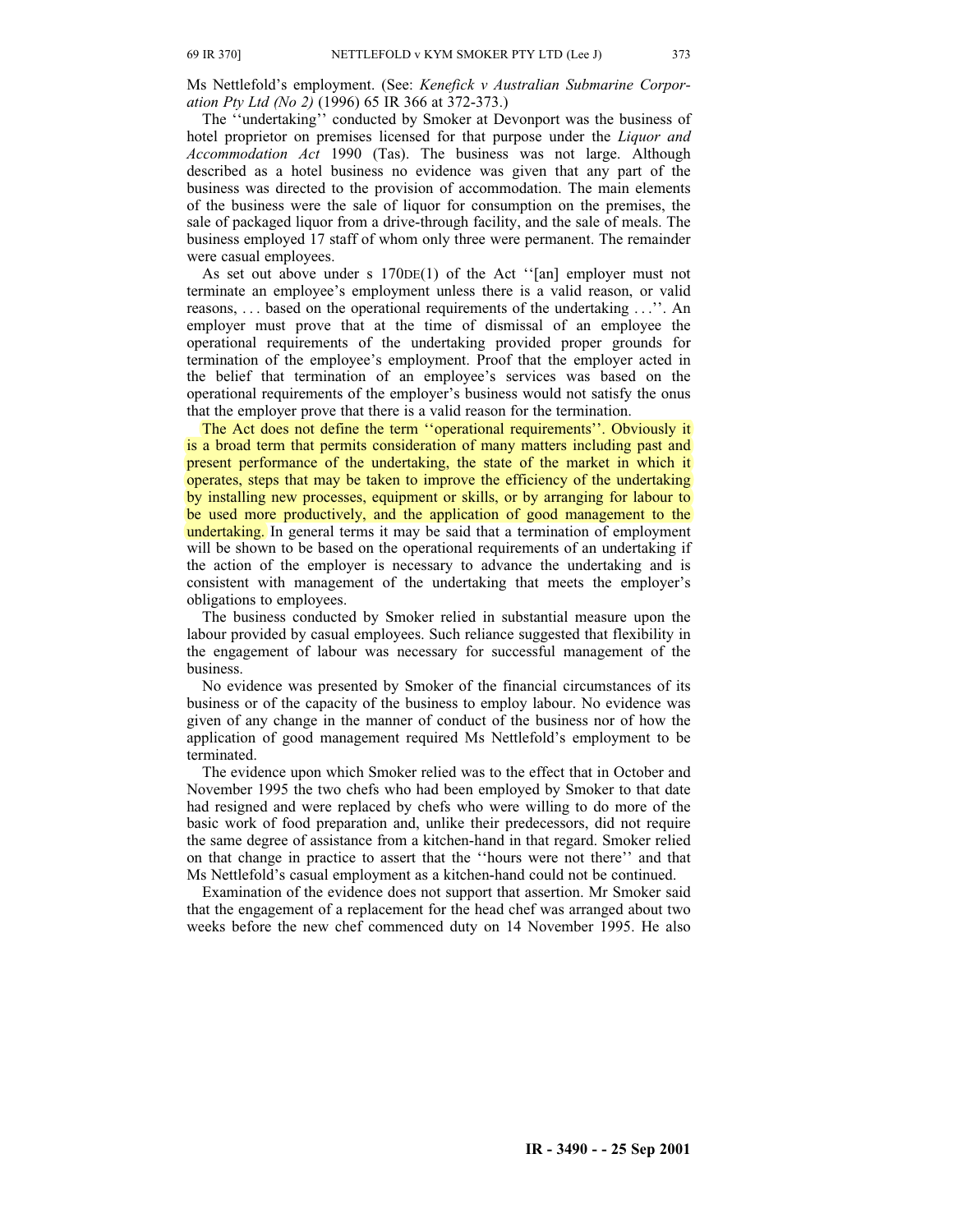stated that in arranging that employment he discussed how she would carry out her work and gave authority to the chef to arrange for a person with whom the chef had worked previously to commence work as a kitchen-hand/waitress on or about 25 November 1995. There was no evidence that the employment of the new employee was a condition to be met by Smoker if the services of the chef were to be obtained nor that it was a requirement of the business that it employ the new employee to maintain, or improve, its position in the market in which it operated. In summary, Smoker authorised the new head chef to engage an employee to take over Ms Nettlefold's duties almost a month before the date on which Ms Nettlefold's services were terminated by Smoker without notice.

It may be accepted that the business conducted by Smoker relied upon the ''flexibility'' in the engagement of staff provided by the use of casual labour. Changes in the employment of such staff could be a regular occurrence. In particular, the employer may be faced with casual staff terminating their employment at short notice, or without notice, causing inconvenience and inefficiency in the conduct of the business. Successful management of such a business may depend upon the control of labour costs and the ability to engage and release labour as and when required, subject, however, to the exercise of proper management.

On the other hand Ms Nettlefold had worked well and diligently in her first regular employment. A good and considerate employer would be aware that a sudden and unexpected termination of Ms Nettlefold's employment would cause her embarrassment and the lowering of her self-esteem.

In this case the regular and systematic nature of Ms Nettlefold's work, the expectation that if she carried out her duties as required the employment would continue, and the adverse impact of dismissal upon a young person for whom re-employment would not be certain, required Smoker in the exercise of good management to assess whether the allocation of Ms Nettlefold's duties to the person engaged by the new head chef justified the termination of Ms Nettlefold's employment.

The evidence showed that the hours in which the services of a kitchen-hand were required had not been eliminated by the efforts of the new chefs. The second chef had only started his employment three days before Ms Nettlefold's services were terminated. Ms Nettlefold had continued to work substantial hours in the period after the new head chef commenced and the core activities of a kitchen-hand remained. It could not be said that the job Ms Nettlefold performed had disappeared. The job was still there but it was to be performed by a new employee engaged by the new head chef. There was no ''operational requirement'' of the undertaking that provided a proper ground for terminating the services of Ms Nettlefold. The reason for ceasing to employ Ms Nettlefold was that the new head chef had been given authority to add another employee to the casual staff. The statement made to Ms Nettlefold that ''the hours are not there'' did not disclose the real reason for the dismissal which was to transfer Ms Nettlefold's duties to the new employee.

In so far as the new employee was able to carry out the additional duty of serving liquor to patrons, that was not an operational requirement of the undertaking according to the evidence presented. Smoker had access to casual staff for that purpose and could have continued to conduct its business efficiently had it retained Ms Nettlefold's services.

Smoker has not proved that there was a valid reason for terminating